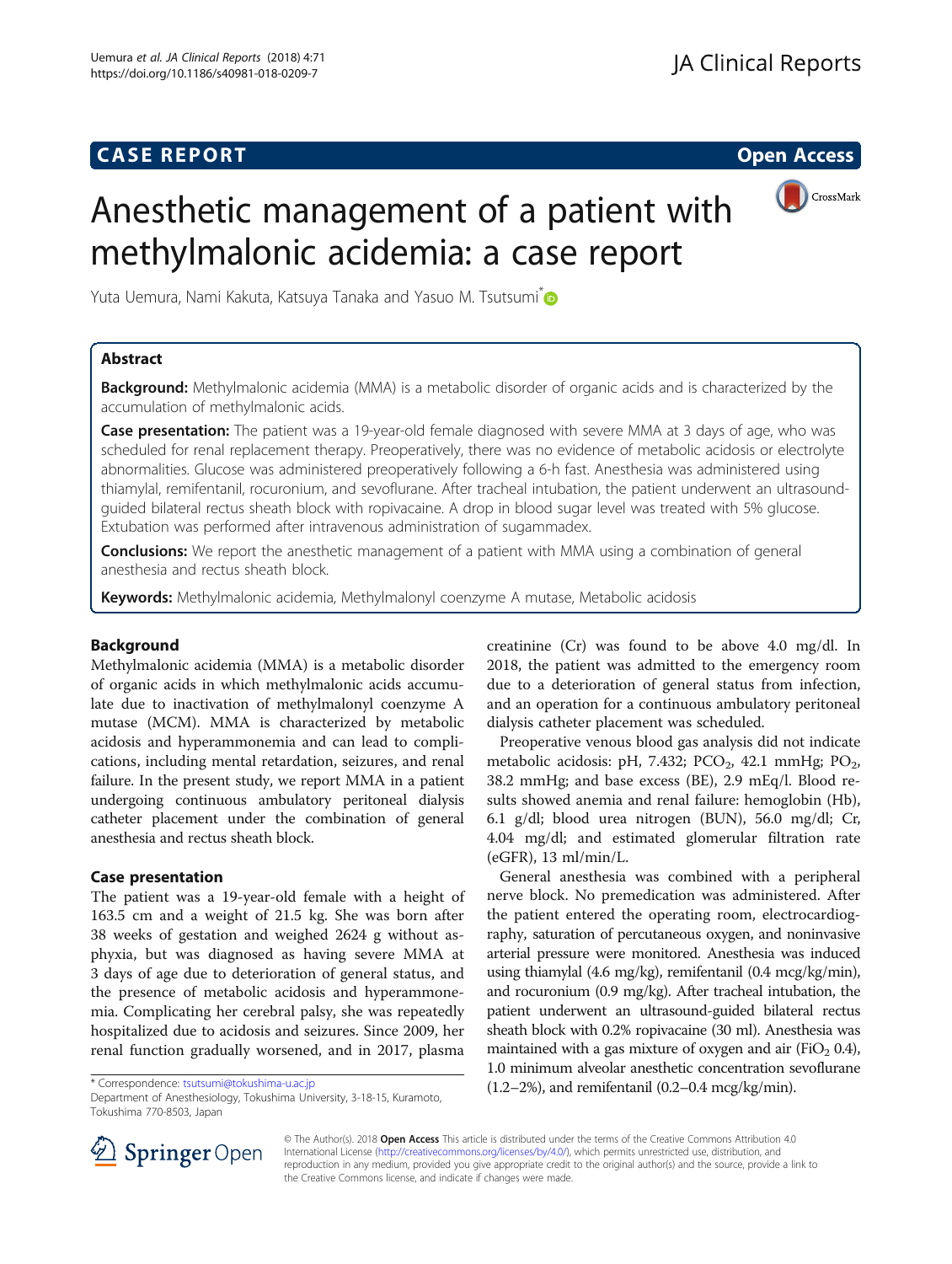Intraoperative arterial blood gas values were as follows: pH, 7.369; pCO<sub>2</sub>, 32.9 mmHg; pO<sub>2</sub>, 182 mmHg; BE, − 5.9 mEq/l; Na, 140 mmol/l; K, 3.8 mmol/l; and Cl, 104 mmol/l. Glucose preparation was used to prevent hypoglycemia while maintaining a concentration of 100–200 mg/dl to ensure optimal dosing. The preoperative blood sugar level was 113 mg/dl. Hypotonic fluid (2.5% glucose) was used in the perioperative period. Blood sugar level declined to 82 mg/dl during surgery, and 5% glucose was administered. The level was 120 mg/dl at the end of the surgery. To avoid perioperative accumulation of methylmalonic acid, the temperature was maintained above 36.0 °C with a heating device, and clindamycin was administered intravenously. Throughout the surgery, hemodynamic parameters were stable, and the operation was over without using vasopressor agents. Extubation was performed after intravenous administration of sugammadex (4 mg/kg). The duration of surgery was 2 h and 10 min, and that of anesthesia was 3 h and 30 min. Postoperatively, the patient did not experience pain at rest; however, she experienced mild pain during movement. The patient did not use any rescue analgesic agents in the postoperative period. Additionally, no evidence of metabolic acidosis or hyperammonemia ( $NH<sub>3</sub>$ , 29  $\mu$ g/dl) was observed. Continuous ambulatory peritoneal dialysis was started 10 days after the surgery, and the patient was discharged after 36 days.

## **Discussion**

MMA is an autosomal inherited disease with various symptoms and ensuing metabolic acidosis, which is characterized by the accumulation of methylmalonic acids due to inactivation of the MCM. MCM is present in the metabolic pathway of four types of amino acids (valine, isoleucine, methionine, and threonine), cholesterol, and odd chain fatty acids (OCFAs). Viability of patients with MMA improves with the progression of treatment, and MMA is capable of being diagnosed early by newborn mass screening. The frequency is 1 in 80,000 [\[1](#page-2-0)].

In patients with MMA, anesthetic management is important to prevent acute metabolic failure. Since hypoglycemia worsens metabolic acidosis by protein catabolism sthenia, glucose loading should be avoided. Preoperative fasting should be as short as possible; some studies have reported 6 h as an optimal fasting time [\[2](#page-2-0)]. If necessary, glucose may be administered during preoperative fasting. On the other hand, surgical stress can also cause protein catabolism sthenia; therefore, depth of anesthesia should be maintained. Metabolic acidosis should be actively corrected with sodium bicarbonate in cases where the condition did not exist preoperatively. Since some studies have reported metabolic acidosis or ventricular tachycardia with hypokalemia during anesthetic management in patients with MMA [\[3](#page-2-0)], arterial blood gas analysis was performed in the present study. Although acidemia was observed, the values did not indicate metabolic acidosis or electrolyte abnormalities. We also administered glucose during surgery due to decreased blood sugar levels.

Selecting appropriate anesthetic drugs is also important. Nitrous oxide should not be used because it interferes with adenosylcobalamin [[4\]](#page-2-0). In general, propofol should also not be administered to patients with MMA. One study reported that propofol use was associated with deterioration of metabolic failure during general anesthesia in a living liver transplantation [[2\]](#page-2-0). Another study has suggested that propofol may be safe for continuous intravenous administration, which was used for sedation during procedures such as magnetic resonance imaging [[5\]](#page-2-0). A general preparation of propofol consists of 1% propofol, 10% soybean oil, 2.25% glycerol, and 1.2% purified egg lecithin [[6\]](#page-2-0). Naturally occurring soybean oil and egg lecithin predominantly consist of 16 and 18-carbon chain fatty acids with minimal-to-none amounts of OCFAs [\[7\]](#page-2-0). Based on this viewpoint, the use of propofol appears to be safe in patients with MMA. However, we consider this controversial due to the possibility of the existence of mild subclinical metabolic acidosis alleviated by glucose administration. Furthermore, as our patient had complications associated with end-stage renal failure, we used thiamylal and sevoflurane instead of propofol. Aryl propionic acid, nonsteroidal anti-inflammatory drugs (NSIADs), derivatives of ibuprofen, loxoprofen, and flurbiprofen axetil were avoided because they metabolize into methylmalonic acid. A rectus sheath block was performed with ropivacaine to provide postoperative analgesia for midline incisions. Sugammadex was used to reverse the effects of neuromuscular blocking agents and was shown to be efficacious and safe.

Anesthetic management of patients with MMA needs to be tailored based on an assessment of the pathophysiological condition. Herein, we reported a case of successful anesthetic management of a patient with MMA undergoing continuous ambulatory peritoneal dialysis catheter placement using a combination of general anesthesia and rectus sheath block.

#### Abbreviations

ALT: Alanine aminotransferase; AST: Aspartate aminotransferase; BE: Base excess; BUN: Blood urea nitrogen; Cr: Creatinine; eGFR: Estimated glomerular filtration rate; Hb: Hemoglobin; MCM: Methylmalonyl coenzyme A mutase; MMA: Methylmalonic acidemia; NSAIDs: Nonsteroidal anti-inflammatory drugs

#### Acknowledgements

We would like to thank Editage [\(www.editage.jp\)](http://www.editage.jp) for the English language editing.

#### Funding

This case report was supported only by the institutional sources.